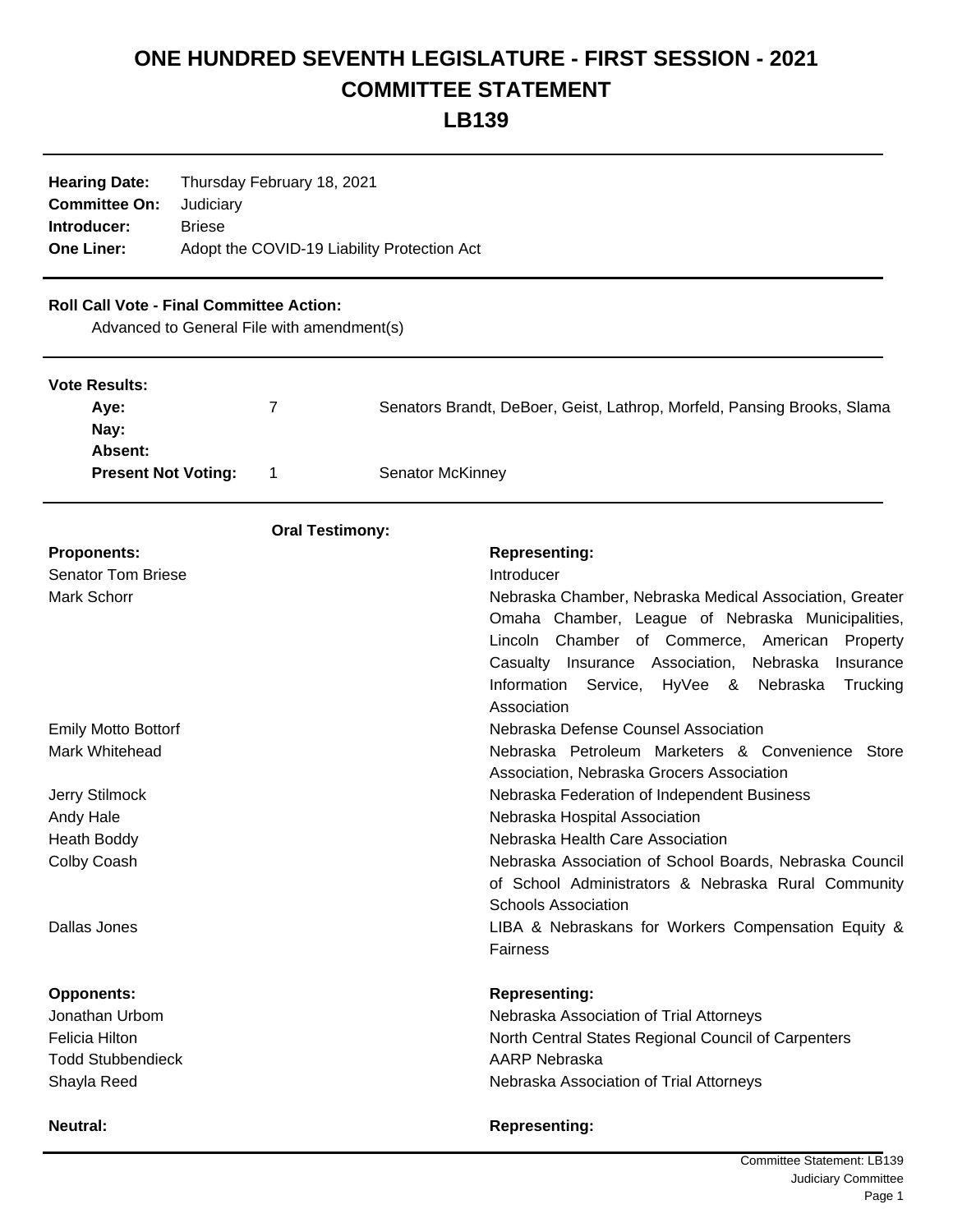#### **Submitted Written Testimony:**

| <b>Proponents:</b> | <b>Representing:</b>                                 |
|--------------------|------------------------------------------------------|
| Jon Cannon         | Nebraska Association of County Officials             |
| Jerry Stilmock     | Nebraska Bankers Association                         |
| Tom Venzor         | Nebraska Catholic Conference                         |
| Lynn Rex           | League of Nebraska Municipalities                    |
| Lori Meyers        | Nebraska State AFL-CIO                               |
| Gary Anthone       | Department of Health & Human Services                |
| Marcia Mueting     | Nebraska Pharmacists Association                     |
| Greg Adams         | Nebraska Community College Association               |
| Korby Gilbertson   | Enterprise Rent A Car Company Midwest LLC, Nebraska  |
|                    | Realtors Association, Pinnacle Bank & Woodman of the |
|                    | World Life Insurance Society                         |
| Kent Rogert        | Leading Age Nebraska                                 |
| Julia Plucker      | Nebraska Credit Union League                         |
| <b>Heath Mello</b> | University of Nebraska                               |
| Anthony Vargas     | Nebraska Association of Service Providers            |
| <b>Opponents:</b>  | <b>Representing:</b>                                 |
| Angela Amack       | IBEW & Building Trades & Nebraska Professional Fire  |
|                    | <b>Fighters Association</b>                          |
| Jason Hayes        | Nebraska State Education Association                 |
| <b>Neutral:</b>    | <b>Representing:</b>                                 |

## **Summary of purpose and/or changes:**

LB 139 would establish the COVID-19 Liability Protection Act. The Act requires a plaintiff to show by clear and convincing evidence that a COVID-19 exposure resulting in injuries or damages was caused by gross negligence or willful misconduct. The bill prohibits actions alleging violation of a duty of care if there was substantial compliance with statutes or public health guidance. LB 139 also provides liability protections for health care providers and facilities.

LB 139 establishes a 2 year statute of limitations and ends December 31, 2022 or a year after a COVID-19 emergency ends whichever is earlier. The bill also contains severability and emergency clauses.

Section by section Section 1 Title: COVID-19 Liability Protection Act.

Section 2 Definitions: COVID-19; COVID-19 state of emergency; First Responder; Gross negligence; Health care facility; ;Health care provider; Health care service; Minimum medical; Person; Premises; Public health guidance; and willful misconduct.

Section 3 Requires a plaintiff to show by clear and convincing evidence that a minimum medical condition (hospitalization or death) was the result of gross negligence or willful misconduct in order to bring a suit resulting from exposure to COVID-19.

Section 4 Prohibits an action alleging a violation of a duty of care if there was substantial compliance with federal or state statutes or regulations, or public health guidance.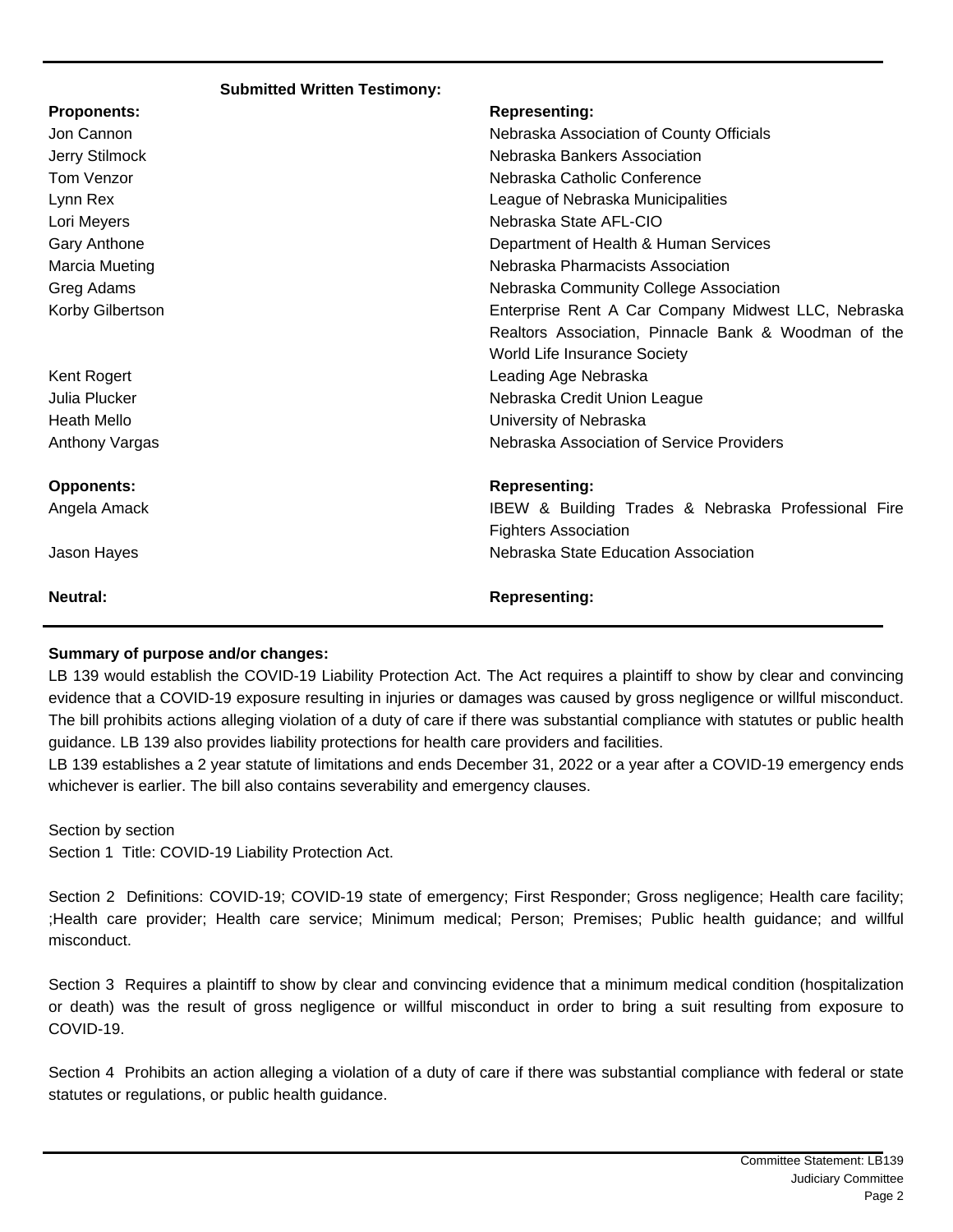Section 5 Provides a limitation on liability for persons who own or occupy a premises, from lawsuits unless the plaintiff can show through clear and convincing evidence that the owner/occupier engaged in gross negligence or willful misconduct.

Section 6 Provides liability protections for first responders, and health care providers and facilities for screenings, prescribing off-label uses, delaying elective dental and medical procedures, or acts or omissions due to lack of resources due to COVID-19. Can be defeated by a showing of gross negligence or willful misconduct by clear and convincing evidence.

Section 7 Provides that the Act is not designed to create a cause of action, eliminate or satisfy elements of a claim, impact workers compensation actions, otherwise affect statutory or common law liability or immunity, or create a waiver of sovereign immunity.

Section 8 Establishes a two year statute of limitations on COVID-19 exposure actions.

Section 9 Act applies after the effective date of the Act and before either December 31, 2022 or a year after a COVID-19 emergency ends, whichever is earlier.

Section 10 Severability clause.

Section 11 Emergency clause.

### **Explanation of amendments:**

Committee amendment AM 1293 is a white copy amendment that includes an amended version of LB 139 and LB 53. The amendment provides new definitions for "Covid-19", "Federal public health guidance" and "person" that includes various types of business organizations, the State and political subdivisions, and schools and universities. Person also includes officers and employees as well as agents and volunteers of the covered organizations. The amendment prohibits civil actions after the effective date if the alleged act or omission was in substantial compliance with federal health guidance. The amendment maintains the provisions in section 7 of the original proposal that provide that the Act does not create or recognize a cause of action, affect worker's compensation actions, change common law immunities or limitations of liability, or constitute a waiver of sovereign immunity.

AM 1293 also includes an amended version of LB 53 that establishes the Health Care Crisis Protocol Act. The committee amendment requires the Department of Health and Human Services to establish a health care crisis protocol containing listed criteria. The amendment also creates an advisory committee under the Department of Health and Human Services to advise and make recommendations on the protocol.

Section by section Section 1 Title: COVID-19 Liability Act.

Section 2 Defintions: COVID-19, Federal public health guidance, and person, which includes businesses, the State and political subdivisions as well as schools and universities.

Section 3 Prohibits civil actions after the effective date if the alleged act or omission was in substantial compliance with federal health guidance.

Section 4 Provides that the Act is not construed to create or recognize a cause of action, affect worker's compensation actions, change common law immunities or limitations of liability, or constitute a waiver of sovereign immunity.